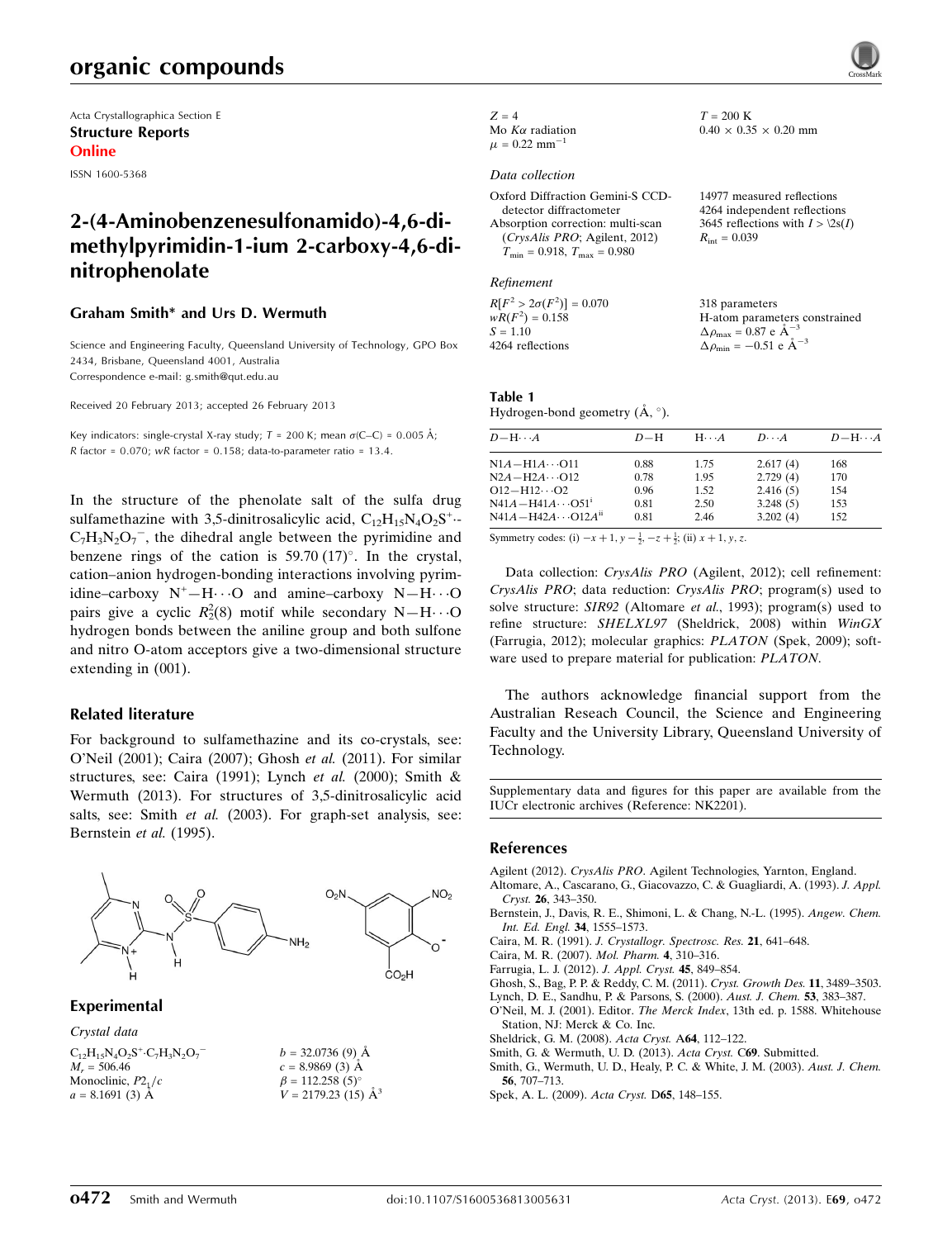# **supporting information**

*Acta Cryst.* (2013). E**69**, o472 [doi:10.1107/S1600536813005631]

# **2-(4-Aminobenzenesulfonamido)-4,6-dimethylpyrimidin-1-ium 2-carboxy-4,6 dinitrophenolate**

## **Graham Smith and Urs D. Wermuth**

## **S1. Comment**

The drug sulfamethazine (or sulfadimidine) [4-amino-*N*-(4,6-dimethylpyrimidin-2-yl)benzenesulfonamide] (O′Neil, 2001) has been used as a model for co-crystal formation (Caira, 2007; Ghosh *et al.*, 2011), commonly forming 1:1 adducts with carboxylic acids, predominently the benzoic analogues but including some amides. The structures of a number of these have been reported, e.g. anthranilic acid and 4-aminobenzoic acid (Caira, 1991), 2,4-dinitrobenzoic acid (Lynch *et al.*, 2000), as well as benzamide, 4-hydroxybenzamide and picolinamide (Ghosh *et al.*, 2011). In all of these cocrystals, heterodimers are formed through a cyclic intermolecular hydrogen-bonding motif [graph set  $R<sup>2</sup>(8)$  (Bernstein *et* al., 1995)], involving amine N—H···O<sub>carboxyl</sub> and carboxylic acid O—H···N<sub>pyrimidine</sub> pairs.

However, there are no examples of the structures of proton-transfer salts of sulfamethazine with carboxylic acids so we looked at the products from the 1:1 stoichiometric reactions with some strong acids. Crystalline materials were obtained from the 5-nitrosalicylic acid and picric acid reactions, namely the anhydrous (1:1) carboxylate and picrate salts, respectively (Smith & Wermuth, 2013). With 3,5-dinitrosalicylic acid (DNSA), the poorly-formed anhydrous 1:1 salt of the title compound,  $C_{12}H_{15}N_4O_2S^+C_7H_3N_2O_7$ , was obtained, and the structure is reported herein. DNSA has been particularly useful in providing crystalline proton-transfer salts with both aliphatic and aromatic amines, the majority of which have been picrates, in which an *anti*-related acidic proton is retained on the carboxylic acid group rather than on the phenolic group (Smith *et al.*, 2003).

With the title salt, the phenolate anion is found (Fig. 1), providing a variant of the  $R<sup>2</sup><sub>2</sub>(8)$  cation–anion hydrogenbonding interaction as found in the non-transfer co-crystal structures, the difference arising from the presence of the transferred acid proton on the pyrimidine nitrogen (N1A). The slight asymmetry in the N1A···O and N2A···O hydrogen bond distances [2.622 (5) and 2.732 (4) Å] (Table 1) is comparable with those in the non-transfer co-crystals. In the DNSA anion, the *anti*-related acid proton forms the usual intramolecular hydrogen bond with the phenolate O-atom (Smith *et al.*, 2003). Both H-atoms of the aniline group of the cation participate in intermolecular N—H···O hydrogenbonding interactions with both sulfone and nitro O-atom acceptors, giving extensions along the *a* and *b* axes respectively, giving a two-dimensional structure lying along (001) (Fig. 2).

In the sulfamethazine cation, the dihedral angle between the pyrimidinium and phenyl rings is 59.70 (17)°, similar to that found in the picrate salt [58.18 (7)°] (Smith & Wermuth, 2013), but significantly smaller than commonly found with the adduct structures, e.g. 70.3 (4)° in the 2,4-dinitrobenzoic acid co-crystal (Lynch *et al.*, 2000). The two interacting pyrimidine–DNSA moieties are close to coplanar [inter-ring dihedral angle 12.2 (2)°].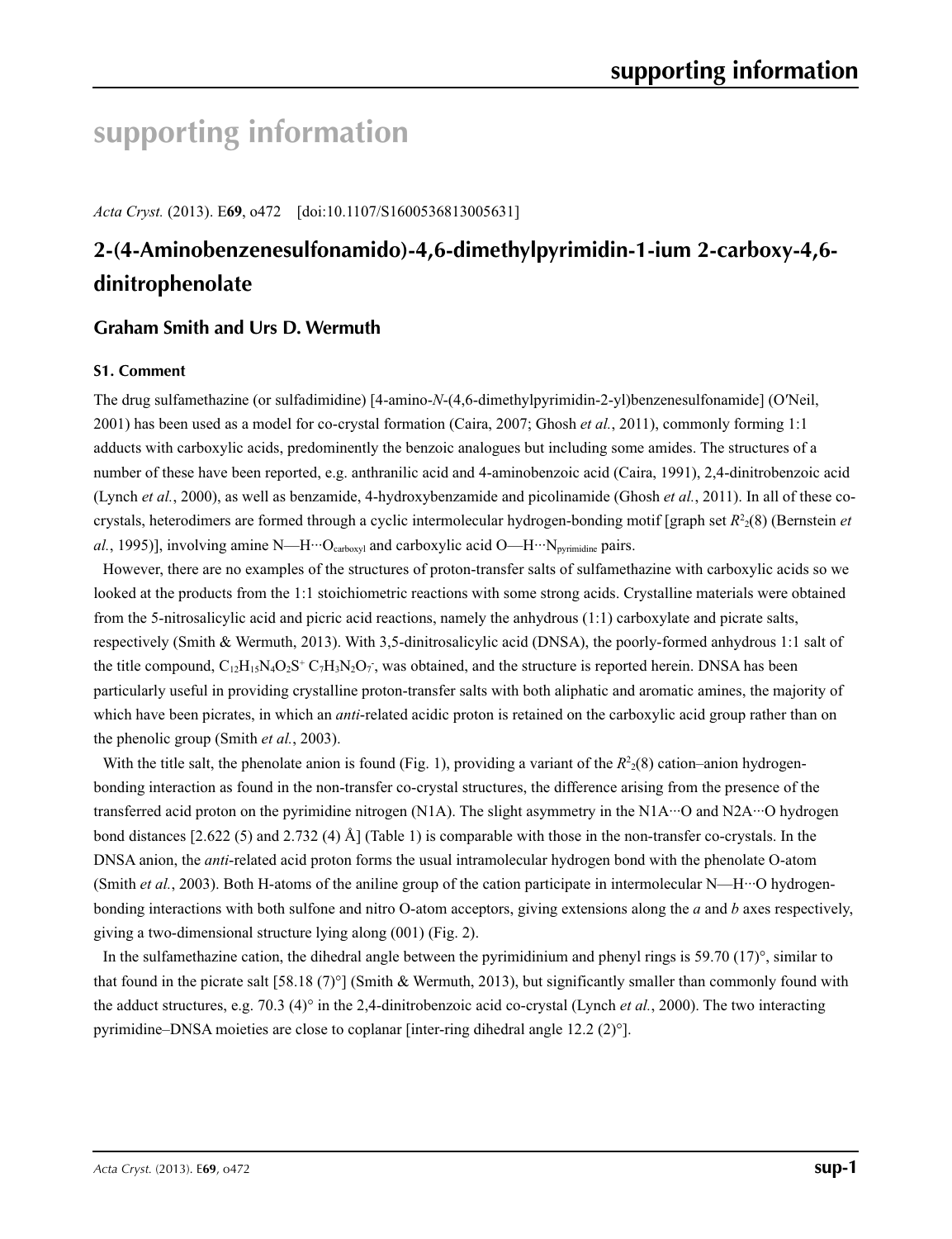## **S2. Experimental**

The title compound was prepared by the reaction of 1 mmol quantities of 4-amino-*N*-(4,6-dimethylpyrimidin-2 yl)benzenesulfonamide (sulfamethazine) with 3,5-dinitrosalicylic in 50 ml of 50% ethanol–water with 10 min refluxing. Partial evaporation of the solvent gave poorly-formed yellow crystal plates (m.p. 457–458 K) from which a specimen was cleaved for the X-ray analysis.

## **S3. Refinement**

Hydrogen atoms potentially involved in hydrogen-bonding interactions were located by difference methods but their positional and isotropic displacement parameters were subsequently allowed to ride in the refinement with *U*iso(H) = 1.2 $U_{eq}(N)$  or 1.5 $U_{eq}(O)$ . Other H atoms were included at calculated positions [C—H (aromatic) = 0.93 Å or C—H (methyl) = 0.96 Å] and also treated as riding, with  $U_{iso}(H) = 1.2U_{eq}(C)_{\text{aromatic}}$  or  $1.5U_{eq}(C)_{\text{methyl}}$ .



## **Figure 1**

Molecular conformation and atom-numbering scheme for the title compound, with inter-species hydrogen bonds shown as a dashed lines. Non-H atoms are shown as 40% probability displacement ellipsoids.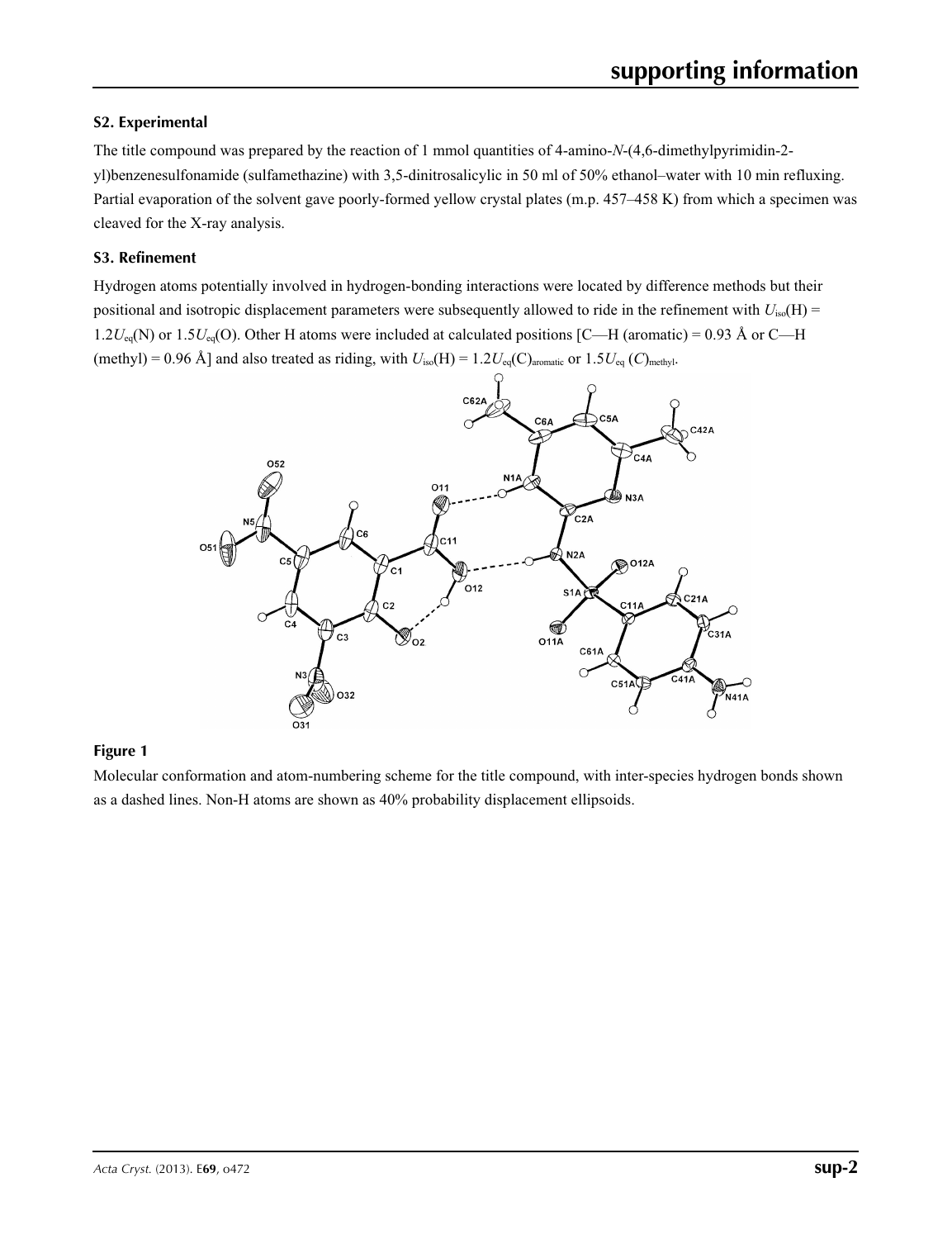

## **Figure 2**

The two-dimensional network structure viewed down *c*, showing hydrogen-bonding associations as dashed lines. Nonassociative H atoms are omitted.

#### **2-(4-Aminobenzenesulfonamido)-4,6-dimethylpyrimidin-1-ium 2-carboxy-4,6-dinitrophenolate**

#### *Crystal data*

 $C_{12}H_{15}N_4O_2S^+C_7H_3N_2O_7^ M_r = 506.46$ Monoclinic, *P*21/*c* Hall symbol: -P 2ybc  $a = 8.1691(3)$  Å  $b = 32.0736(9)$  Å  $c = 8.9869(3)$  Å  $\beta$  = 112.258 (5)<sup>o</sup>  $V = 2179.23(15)$  Å<sup>3</sup>  $Z = 4$ 

## *Data collection*

Oxford Diffraction Gemini-S CCD-detector diffractometer Radiation source: Enhance (Mo) X-ray source Graphite monochromator Detector resolution: 16.077 pixels mm-1 *ω* scans Absorption correction: multi-scan (*CrysAlis PRO*; Agilent, 2012)  $T_{\text{min}} = 0.918$ ,  $T_{\text{max}} = 0.980$ 

## *Refinement*

Refinement on *F*<sup>2</sup> Least-squares matrix: full *R*[ $F^2 > 2\sigma(F^2)$ ] = 0.070  $wR(F^2) = 0.158$  $S = 1.10$ 4264 reflections 318 parameters 0 restraints

 $F(000) = 1048$  $D_x = 1.544 \text{ Mg m}^{-3}$ Melting point  $= 457 - 458$  K Mo *Kα* radiation,  $\lambda = 0.71073$  Å Cell parameters from 4751 reflections  $\theta$  = 3.1–28.8°  $\mu$  = 0.22 mm<sup>-1</sup>  $T = 200 \text{ K}$ Plate, yellow  $0.40 \times 0.35 \times 0.20$  mm

14977 measured reflections 4264 independent reflections 3645 reflections with  $I > \2s(I)$  $R_{\text{int}} = 0.039$  $\theta_{\text{max}} = 26.0^{\circ}, \theta_{\text{min}} = 3.1^{\circ}$  $h = -7 \rightarrow 10$  $k = -39 \rightarrow 39$ *l* = −11→11

Primary atom site location: structure-invariant direct methods Secondary atom site location: difference Fourier map Hydrogen site location: inferred from neighbouring sites H-atom parameters constrained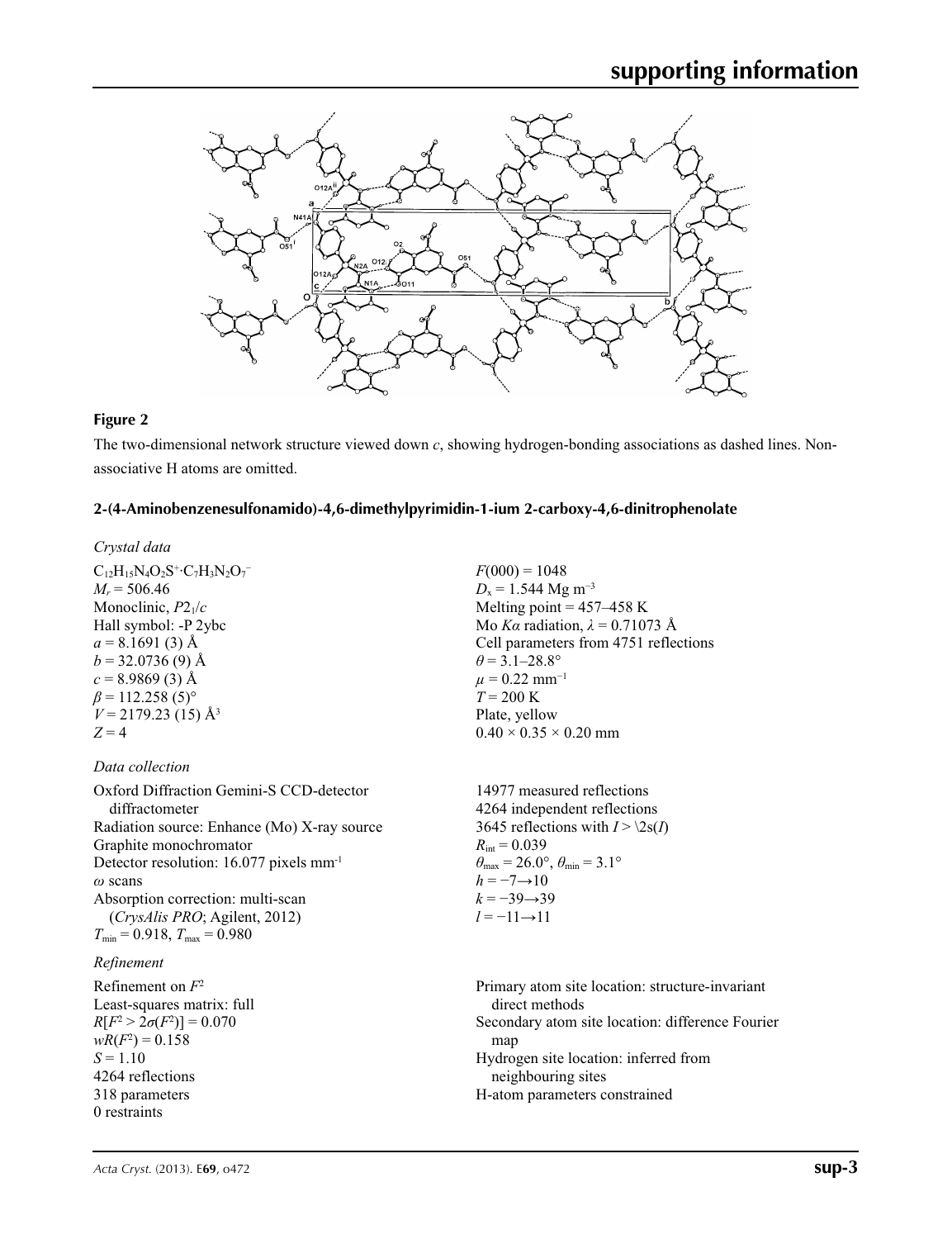$w = 1/[\sigma^2 (F_o^2) + (0.0472P)^2 + 4.2454P]$ where  $P = (F_o^2 + 2F_c^2)/3$  $(\Delta/\sigma)_{\text{max}} = 0.010$ 

Δ*ρ*max = 0.87 e Å−3 Δ*ρ*min = −0.51 e Å−3

## *Special details*

**Geometry**. Bond distances, angles *etc*. have been calculated using the rounded fractional coordinates. All su's are estimated from the variances of the (full) variance-covariance matrix. The cell e.s.d.'s are taken into account in the estimation of distances, angles and torsion angles

**Refinement**. Refinement of  $F^2$  against ALL reflections. The weighted R-factor wR and goodness of fit *S* are based on  $F^2$ , conventional *R*-factors *R* are based on *F*, with *F* set to zero for negative  $F^2$ . The threshold expression of  $F^2 > \sigma(F^2)$  is used only for calculating *R*-factors(gt) *etc*. and is not relevant to the choice of reflections for refinement. *R*-factors based on *F*<sup>2</sup> are statistically about twice as large as those based on *F*, and *R*- factors based on ALL data will be even larger.

| Fractional atomic coordinates and isotropic or equivalent isotropic displacement parameters $(\hat{A}^2)$ |  |  |  |  |  |  |
|-----------------------------------------------------------------------------------------------------------|--|--|--|--|--|--|
|-----------------------------------------------------------------------------------------------------------|--|--|--|--|--|--|

|                   | $\boldsymbol{x}$ | у           | $\boldsymbol{Z}$ | $U_{\rm iso}*/U_{\rm eq}$ |  |
|-------------------|------------------|-------------|------------------|---------------------------|--|
| S <sub>1</sub> A  | 0.33370(9)       | 0.09248(2)  | 0.49476(9)       | 0.0225(2)                 |  |
| O11A              | 0.4293(3)        | 0.11377(7)  | 0.6420(3)        | 0.0308(7)                 |  |
| O <sub>12</sub> A | 0.1986(3)        | 0.06331(7)  | 0.4858(3)        | 0.0300(7)                 |  |
| N1A               | 0.0333(4)        | 0.16571(9)  | 0.1560(3)        | 0.0347(9)                 |  |
| N2A               | 0.2414(3)        | 0.13221(8)  | 0.3706(3)        | 0.0279(8)                 |  |
| N3A               | 0.0595(4)        | 0.09249(9)  | 0.1533(3)        | 0.0318(8)                 |  |
| N41A              | 0.8562(4)        | 0.00864(9)  | 0.2912(4)        | 0.0352(9)                 |  |
| C2A               | 0.1081(4)        | 0.12918(10) | 0.2241(4)        | 0.0271(9)                 |  |
| C4A               | $-0.0789(5)$     | 0.09197(13) | 0.0121(4)        | 0.0394(11)                |  |
| C5A               | $-0.1668(5)$     | 0.12839(15) | $-0.0589(4)$     | 0.0487(13)                |  |
| C <sub>6</sub> A  | $-0.1059(5)$     | 0.16547(14) | 0.0136(4)        | 0.0460(14)                |  |
| C11A              | 0.4832(4)        | 0.06863(9)  | 0.4269(4)        | 0.0209(8)                 |  |
| C21A              | 0.4332(4)        | 0.03461(10) | 0.3223(4)        | 0.0281(9)                 |  |
| C31A              | 0.5563(4)        | 0.01481(10) | 0.2778(4)        | 0.0306(10)                |  |
| C41A              | 0.7336(4)        | 0.02831(9)  | 0.3364(4)        | 0.0257(9)                 |  |
| C42A              | $-0.1332(6)$     | 0.05060(14) | $-0.0664(5)$     | 0.0582(16)                |  |
| C51A              | 0.7806(4)        | 0.06280(10) | 0.4394(4)        | 0.0279(9)                 |  |
| C61A              | 0.6577(4)        | 0.08258(9)  | 0.4841(4)        | 0.0250(9)                 |  |
| C62A              | $-0.1833(7)$     | 0.20700(16) | $-0.0541(6)$     | 0.0709(17)                |  |
| O2                | 0.5067(5)        | 0.25084(9)  | 0.7126(4)        | 0.0712(11)                |  |
| O11               | 0.1194(4)        | 0.24106(9)  | 0.2706(4)        | 0.0589(11)                |  |
| O12               | 0.2967(4)        | 0.21077(8)  | 0.4967(4)        | 0.0606(10)                |  |
| O31               | 0.8156(5)        | 0.34132(12) | 0.8480(5)        | 0.0813(16)                |  |
| O32               | 0.6599(6)        | 0.30963(12) | 0.9593(4)        | 0.0868(16)                |  |
| O51               | 0.3439(7)        | 0.42888(10) | 0.4234(4)        | 0.0993(19)                |  |
| O52               | 0.1099(6)        | 0.39640(11) | 0.2632(5)        | 0.0763(16)                |  |
| N3                | 0.6791(5)        | 0.32438(11) | 0.8427(5)        | 0.0557(15)                |  |
| N <sub>5</sub>    | 0.2539(7)        | 0.39791(10) | 0.3752(5)        | 0.0568(16)                |  |
| C1                | 0.3126(5)        | 0.28407(11) | 0.4776(5)        | 0.0429(11)                |  |
| C2                | 0.4505(6)        | 0.28519(11) | 0.6290(5)        | 0.0462(15)                |  |
| C <sub>3</sub>    | 0.5295(6)        | 0.32354(12) | 0.6872(5)        | 0.0456(14)                |  |
| C <sub>4</sub>    | 0.4725(6)        | 0.36005(11) | 0.6024(5)        | 0.0483(15)                |  |
| C <sub>5</sub>    | 0.3300(6)        | 0.35804(11) | 0.4587(5)        | 0.0485(14)                |  |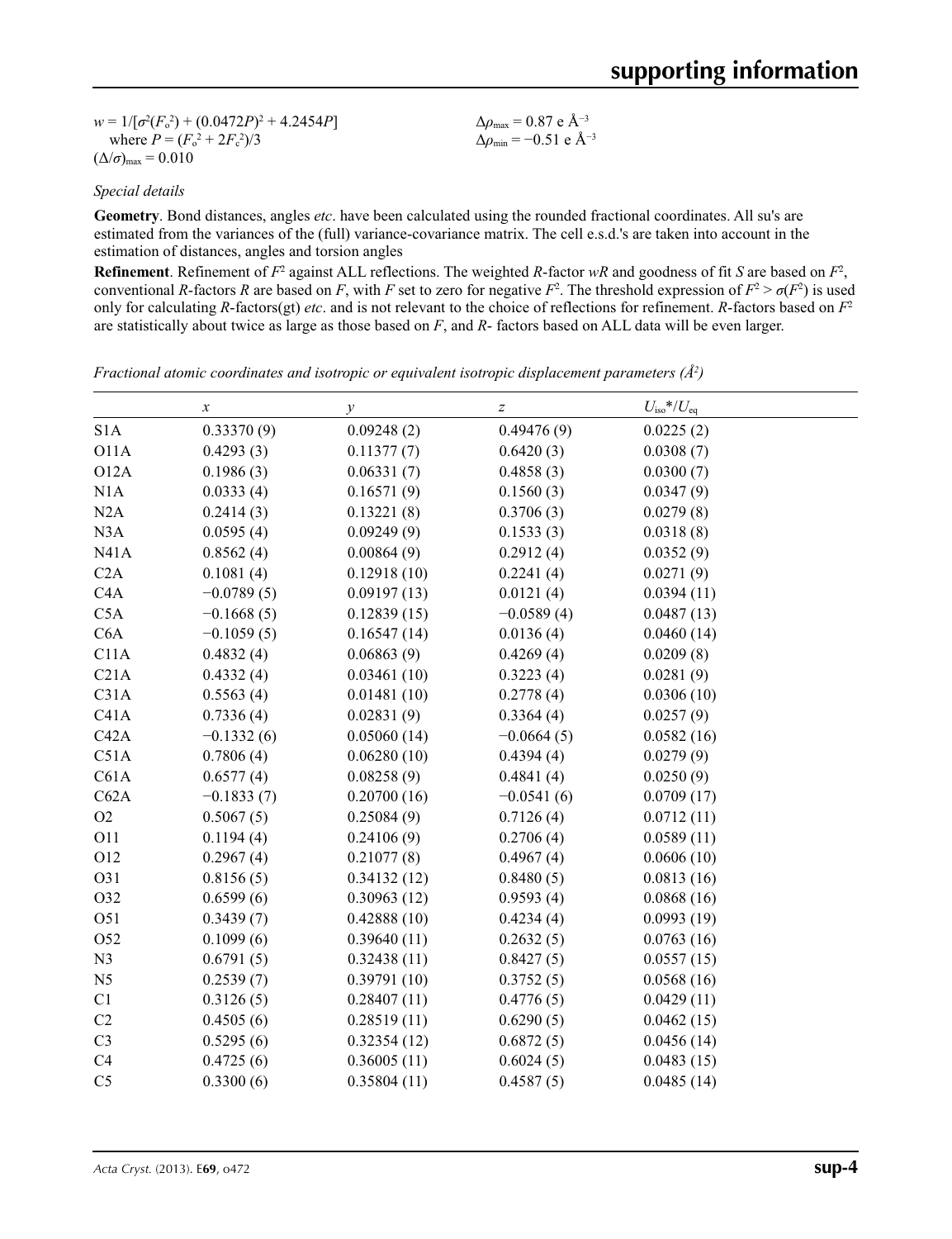| C <sub>6</sub> | 0.2494(6)  | 0.32095(11) | 0.3902(5)  | 0.0464(15) |
|----------------|------------|-------------|------------|------------|
| C11            | 0.2342(6)  | 0.24260(11) | 0.4069(6)  | 0.0489(15) |
| H1A            | 0.07050    | 0.18920     | 0.20720    | $0.0420*$  |
| H2A            | 0.26120    | 0.15340     | 0.41760    | $0.0330*$  |
| H5A            | $-0.26560$ | 0.12730     | $-0.15450$ | $0.0580*$  |
| H21A           | 0.31660    | 0.02540     | 0.28290    | $0.0340*$  |
| H31A           | 0.52240    | $-0.00780$  | 0.20800    | $0.0370*$  |
| H41A           | 0.83560    | $-0.01550$  | 0.26240    | $0.0420*$  |
| H42A           | 0.95960    | 0.01430     | 0.34240    | $0.0420*$  |
| H43A           | $-0.17740$ | 0.03360     | $-0.00190$ | $0.0870*$  |
| <b>H44A</b>    | $-0.03300$ | 0.03720     | $-0.07680$ | $0.0870*$  |
| H45A           | $-0.22420$ | 0.05430     | $-0.17100$ | $0.0870*$  |
| H51A           | 0.89660    | 0.07240     | 0.47790    | $0.0330*$  |
| H61A           | 0.69090    | 0.10540     | 0.55300    | $0.0300*$  |
| H63A           | $-0.15940$ | 0.22670     | 0.03180    | $0.1070*$  |
| H64A           | $-0.30880$ | 0.20420     | $-0.11010$ | $0.1070*$  |
| H65A           | $-0.13110$ | 0.21660     | $-0.12740$ | $0.1070*$  |
| H <sub>4</sub> | 0.52880    | 0.38530     | 0.64130    | $0.0580*$  |
| H <sub>6</sub> | 0.15680    | 0.32050     | 0.29020    | $0.0560*$  |
| H12            | 0.38970    | 0.21900     | 0.59520    | $0.0730*$  |
|                |            |             |            |            |

## *Atomic displacement parameters (Å2 )*

|                  | $U^{11}$   | $U^{22}$   | $U^{33}$   | $U^{12}$      | $U^{13}$      | $U^{23}$      |
|------------------|------------|------------|------------|---------------|---------------|---------------|
| S <sub>1</sub> A | 0.0178(4)  | 0.0252(4)  | 0.0234(4)  | 0.0015(3)     | 0.0066(3)     | 0.0017(3)     |
| O11A             | 0.0251(11) | 0.0396(13) | 0.0253(12) | 0.0024(10)    | 0.0069(10)    | $-0.0038(10)$ |
| O12A             | 0.0210(11) | 0.0346(12) | 0.0356(13) | $-0.0023(9)$  | 0.0122(10)    | 0.0024(10)    |
| N1A              | 0.0303(15) | 0.0369(15) | 0.0354(16) | 0.0092(13)    | 0.0108(13)    | 0.0082(13)    |
| N2A              | 0.0235(13) | 0.0207(13) | 0.0324(15) | 0.0026(10)    | 0.0026(12)    | $-0.0014(11)$ |
| N3A              | 0.0270(14) | 0.0381(15) | 0.0263(14) | $-0.0019(12)$ | 0.0057(12)    | 0.0023(12)    |
| N41A             | 0.0307(15) | 0.0290(14) | 0.0512(18) | 0.0007(12)    | 0.0215(14)    | $-0.0033(13)$ |
| C2A              | 0.0186(15) | 0.0354(17) | 0.0270(16) | 0.0058(13)    | 0.0083(13)    | 0.0074(13)    |
| C <sub>4</sub> A | 0.0289(18) | 0.061(2)   | 0.0254(17) | $-0.0095(17)$ | 0.0071(14)    | 0.0030(17)    |
| C5A              | 0.031(2)   | 0.079(3)   | 0.0253(18) | 0.003(2)      | $-0.0016(16)$ | 0.0090(19)    |
| C6A              | 0.0322(19) | 0.068(3)   | 0.034(2)   | 0.0196(19)    | 0.0082(17)    | 0.0169(19)    |
| C11A             | 0.0166(14) | 0.0206(14) | 0.0250(15) | 0.0019(11)    | 0.0072(12)    | 0.0044(12)    |
| C21A             | 0.0212(15) | 0.0263(16) | 0.0347(18) | $-0.0045(13)$ | 0.0082(14)    | $-0.0025(13)$ |
| C31A             | 0.0294(17) | 0.0221(15) | 0.0396(19) | $-0.0044(13)$ | 0.0123(15)    | $-0.0081(14)$ |
| C41A             | 0.0272(16) | 0.0236(15) | 0.0284(16) | 0.0042(13)    | 0.0129(14)    | 0.0064(13)    |
| C42A             | 0.060(3)   | 0.067(3)   | 0.033(2)   | $-0.024(2)$   | 0.001(2)      | $-0.004(2)$   |
| C51A             | 0.0195(15) | 0.0312(16) | 0.0329(17) | $-0.0036(13)$ | 0.0098(13)    | $-0.0001(14)$ |
| C61A             | 0.0220(15) | 0.0237(15) | 0.0271(16) | $-0.0026(12)$ | 0.0067(13)    | $-0.0022(12)$ |
| C62A             | 0.065(3)   | 0.076(3)   | 0.059(3)   | 0.040(3)      | 0.009(2)      | 0.028(3)      |
| O2               | 0.074(2)   | 0.0400(16) | 0.072(2)   | 0.0168(16)    | $-0.0036(18)$ | 0.0058(15)    |
| <b>O11</b>       | 0.068(2)   | 0.0378(16) | 0.0570(19) | 0.0118(14)    | 0.0079(17)    | 0.0055(14)    |
| O12              | 0.076(2)   | 0.0265(13) | 0.0627(19) | 0.0072(14)    | 0.0075(17)    | 0.0003(13)    |
| O31              | 0.055(2)   | 0.092(3)   | 0.107(3)   | 0.006(2)      | 0.042(2)      | $-0.017(2)$   |
| O32              | 0.116(3)   | 0.083(3)   | 0.055(2)   | $-0.032(2)$   | 0.025(2)      | $-0.0023(19)$ |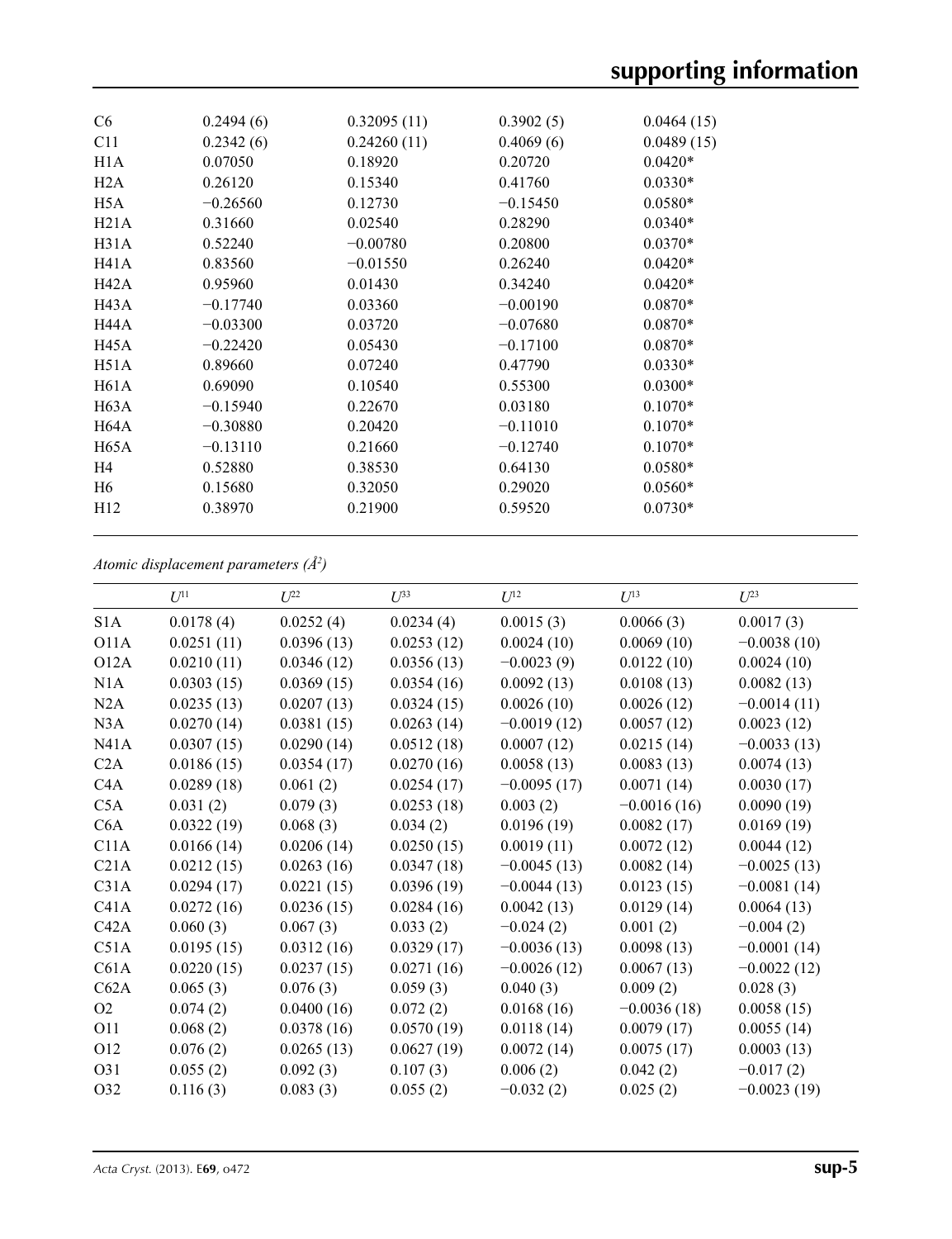| 0.220(5) | 0.0320(17) | 0.057(2) | $-0.005(2)$   | 0.065(3) | 0.0031(15)    |
|----------|------------|----------|---------------|----------|---------------|
| 0.096(3) | 0.067(2)   | 0.085(3) | 0.039(2)      | 0.056(2) | 0.041(2)      |
| 0.065(3) | 0.0376(19) | 0.074(3) | 0.0023(18)    | 0.037(2) | $-0.0111(18)$ |
| 0.116(4) | 0.0297(18) | 0.050(2) | 0.010(2)      | 0.060(2) | 0.0088(16)    |
| 0.055(2) | 0.0275(18) | 0.053(2) | 0.0116(17)    | 0.028(2) | 0.0029(16)    |
| 0.059(3) | 0.0238(17) | 0.065(3) | 0.0117(17)    | 0.034(2) | 0.0045(17)    |
| 0.059(3) | 0.036(2)   | 0.050(2) | 0.0036(18)    | 0.030(2) | $-0.0050(17)$ |
| 0.080(3) | 0.0228(17) | 0.064(3) | $-0.0029(18)$ | 0.052(3) | $-0.0022(17)$ |
| 0.085(3) | 0.0319(19) | 0.048(2) | 0.016(2)      | 0.047(2) | 0.0092(17)    |
| 0.071(3) | 0.0259(18) | 0.064(3) | 0.0116(18)    | 0.050(2) | 0.0054(17)    |
| 0.060(3) | 0.0249(18) | 0.070(3) | 0.0087(18)    |          | 0.0028(18)    |
|          |            |          |               |          | 0.034(2)      |

*Geometric parameters (Å, º)*

| $S1A - O11A$        | 1.430(3)   | $C6A - C62A$         | 1.501(7) |
|---------------------|------------|----------------------|----------|
| $S1A - 012A$        | 1.426(3)   | $C11A - C61A$        | 1.393(5) |
| $S1A - N2A$         | 1.673(3)   | $C11A - C21A$        | 1.397(4) |
| $S1A - C11A$        | 1.736(3)   | $C21A - C31A$        | 1.371(5) |
| $O2 - C2$           | 1.314(5)   | $C31A - C41A$        | 1.409(5) |
| $O11 - C11$         | 1.230(6)   | $C41A - C51A$        | 1.400(4) |
| $O12 - C11$         | 1.281(5)   | $C51A - C61A$        | 1.370(5) |
| $O31 - N3$          | 1.225(6)   | $C5A - H5A$          | 0.9300   |
| $O32 - N3$          | 1.213(6)   | $C21A - H21A$        | 0.9300   |
| $O51 - N5$          | 1.214(6)   | $C31A - H31A$        | 0.9300   |
| $O52 - N5$          | 1.226(7)   | C42A-H45A            | 0.9600   |
| $O12 - H12$         | 0.9600     | $C42A - H43A$        | 0.9600   |
| $N1A - C6A$         | 1.352(5)   | C42A-H44A            | 0.9600   |
| $N1A - C2A$         | 1.356(4)   | $C51A - H51A$        | 0.9300   |
| $N2A - C2A$         | 1.357(4)   | $C61A - H61A$        | 0.9300   |
| $N3A - C4A$         | 1.342(5)   | $C62A - H63A$        | 0.9600   |
| $N3A - C2A$         | 1.325(4)   | $C62A - H64A$        | 0.9600   |
| $N41A - C41A$       | 1.369(5)   | $C62A - H65A$        | 0.9600   |
| $NIA-H1A$           | 0.8800     | $C1-C6$              | 1.406(5) |
| $N2A - H2A$         | 0.7800     | $C1 - C11$           | 1.508(5) |
| $N41A - H42A$       | 0.8100     | $C1-C2$              | 1.400(6) |
| N41A-H41A           | 0.8100     | $C2-C3$              | 1.396(6) |
| $N3-C3$             | 1.467(6)   | $C3-C4$              | 1.378(5) |
| $N5 - C5$           | 1.494(5)   | $C4 - C5$            | 1.374(6) |
| $C4A - C5A$         | 1.393(6)   | $C5-C6$              | 1.386(5) |
| $C4A - C42A$        | 1.489(6)   | $C4 - H4$            | 0.9300   |
| $C5A - C6A$         | 1.357(6)   | $C6 - H6$            | 0.9300   |
|                     |            |                      |          |
| $O11A - S1A - O12A$ | 120.36(15) | $C6A - C5A - H5A$    | 121.00   |
| $O11A - S1A - N2A$  | 101.75(13) | C4A-C5A-H5A          | 121.00   |
| $O11A - S1A - C11A$ | 108.98(16) | $C11A - C21A - H21A$ | 120.00   |
| $O12A - S1A - N2A$  | 108.57(14) | $C31A - C21A - H21A$ | 120.00   |
| $O12A - S1A - C11A$ | 108.88(15) | $C41A - C31A - H31A$ | 120.00   |
| $N2A - S1A - C11A$  | 107.50(14) | $C21A - C31A - H31A$ | 120.00   |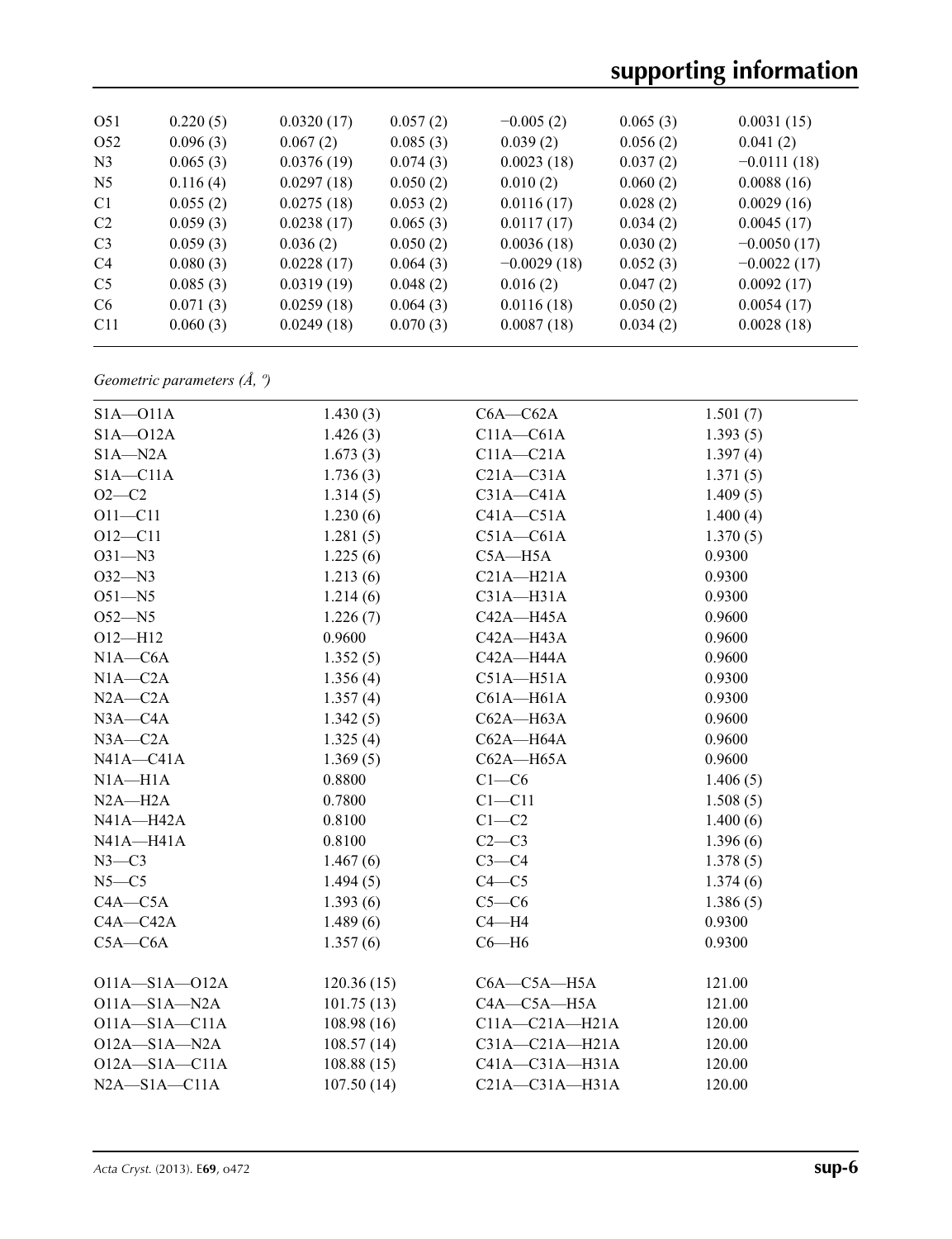| $Cl1 - O12 - H12$          | 110.00      | C4A-C42A-H43A               | 109.00      |
|----------------------------|-------------|-----------------------------|-------------|
| $C2A - N1A - C6A$          | 119.7(3)    | C4A—C42A—H45A               | 110.00      |
| $S1A - N2A - C2A$          | 125.8(2)    | C4A—C42A—H44A               | 109.00      |
| $C2A - N3A - C4A$          | 117.2(3)    | H44A-C42A-H45A              | 109.00      |
| $C6A - N1A - H1A$          | 120.00      | H43A-C42A-H44A              | 110.00      |
| $C2A-M1A-H1A$              | 120.00      | H43A-C42A-H45A              | 109.00      |
| $C2A-M2A-H2A$              | 121.00      | $C61A - C51A - H51A$        | 120.00      |
| $SIA-M2A-H2A$              | 111.00      | $C41A - C51A - H51A$        | 120.00      |
| H41A-N41A-H42A             | 116.00      | $C51A - C61A - H61A$        | 120.00      |
| $C41A - N41A - H42A$       | 117.00      | $C11A - C61A - H61A$        | 120.00      |
| $C41A - N41A - H41A$       | 117.00      | H64A-C62A-H65A              | 109.00      |
| $O31 - N3 - C3$            | 117.6(4)    | $C6A - C62A - H64A$         | 109.00      |
| $O32 - N3 - C3$            | 118.8(4)    | $C6A - C62A - H65A$         | 110.00      |
| $O31 - N3 - O32$           | 123.6(5)    | H63A-C62A-H64A              | 110.00      |
| $O51 - N5 - C5$            | 116.2(4)    | H63A-C62A-H65A              | 109.00      |
| $O52 - N5 - C5$            | 117.8(4)    | $C6A - C62A - H63A$         | 109.00      |
| O51-N5-O52                 | 126.1(4)    | $C2-C1-C6$                  | 120.8(3)    |
| $N2A - C2A - N3A$          | 120.9(3)    | $C2-C1-C11$                 | 119.3(3)    |
| $N1A - C2A - N3A$          | 123.3(3)    | $C6-C1-C11$                 | 120.0(4)    |
| $N1A - C2A - N2A$          | 115.8(3)    | $O2-C2-C3$                  | 120.9(4)    |
| $C5A - C4A - C42A$         | 121.4(3)    | $C1-C2-C3$                  | 118.3(3)    |
| $N3A - C4A - C42A$         | 116.9(4)    | $O2 - C2 - C1$              | 120.8(3)    |
| $N3A - C4A - C5A$          | 121.7(4)    | $N3 - C3 - C2$              | 118.2(4)    |
| $C4A - C5A - C6A$          | 118.9(3)    | $C2 - C3 - C4$              | 122.0(4)    |
| $N1A - C6A - C5A$          | 118.9(4)    | $N3-C3-C4$                  | 119.7(4)    |
| $N1A-C6A-C62A$             | 116.9(4)    | $C3-C4-C5$                  | 117.9(4)    |
| $C5A-C6A-C62A$             | 124.2(4)    | $N5-C5-C6$                  | 118.3(4)    |
| $C21A - C11A - C61A$       | 119.8(3)    | $C4-C5-C6$                  | 123.3(4)    |
| $SIA - CI1A - C21A$        | 121.0(3)    | $N5-C5-C4$                  | 118.4(3)    |
| $SIA - CI1A - C61A$        | 119.1(2)    | $C1-C6-C5$                  | 117.5(4)    |
| $C11A - C21A - C31A$       | 119.9(3)    | $O11 - C11 - C1$            | 119.8(4)    |
| $C21A - C31A - C41A$       | 120.8(3)    | $O12 - C11 - C1$            | 115.7(4)    |
| $C31A - C41A - C51A$       | 118.4(3)    | $O11 - C11 - O12$           | 124.5(4)    |
| $N41A - C41A - C51A$       | 120.8(3)    | $C3-C4-H4$                  | 121.00      |
| $N41A - C41A - C31A$       | 120.8(3)    | $C5-C4-H4$                  | 121.00      |
| $C41A - C51A - C61A$       | 120.8(3)    | $C1-C6-H6$                  | 121.00      |
| $C11A - C61A - C51A$       | 120.3(3)    | $C5-C6-H6$                  | 121.00      |
|                            |             |                             |             |
| $N2A - S1A - C11A - C61A$  | 89.7(3)     | $SIA - C11A - C21A - C31A$  | $-176.2(3)$ |
| $O11A - S1A - N2A - C2A$   | $-165.7(3)$ | $C61A - C11A - C21A - C31A$ | 0.7(5)      |
| $O11A - S1A - C11A - C21A$ | 157.1(3)    | $C21A-C11A-C61A-C51A$       | $-0.7(5)$   |
| $O12A - S1A - C11A - C21A$ | 24.1(3)     | $SIA - C11A - C61A - C51A$  | 176.4(3)    |
| $O12A - S1A - C11A - C61A$ | $-152.9(3)$ | $C11A - C21A - C31A - C41A$ | 0.0(5)      |
| $O12A - S1A - N2A - C2A$   | $-37.7(3)$  | $C21A - C31A - C41A - N41A$ | $-179.7(3)$ |
| $C11A - S1A - N2A - C2A$   | 79.9(3)     | $C21A - C31A - C41A - C51A$ | $-0.9(5)$   |
| $O11A - S1A - C11A - C61A$ | $-19.9(3)$  | $C31A - C41A - C51A - C61A$ | 1.0(5)      |
| $N2A - S1A - C11A - C21A$  |             | $N41A - C41A - C51A - C61A$ | 179.7(3)    |
| $C2A-M1A-C6A-C62A$         | $-93.4(3)$  | $C41A - C51A - C61A - C11A$ |             |
|                            | 179.4(4)    |                             | $-0.2(5)$   |